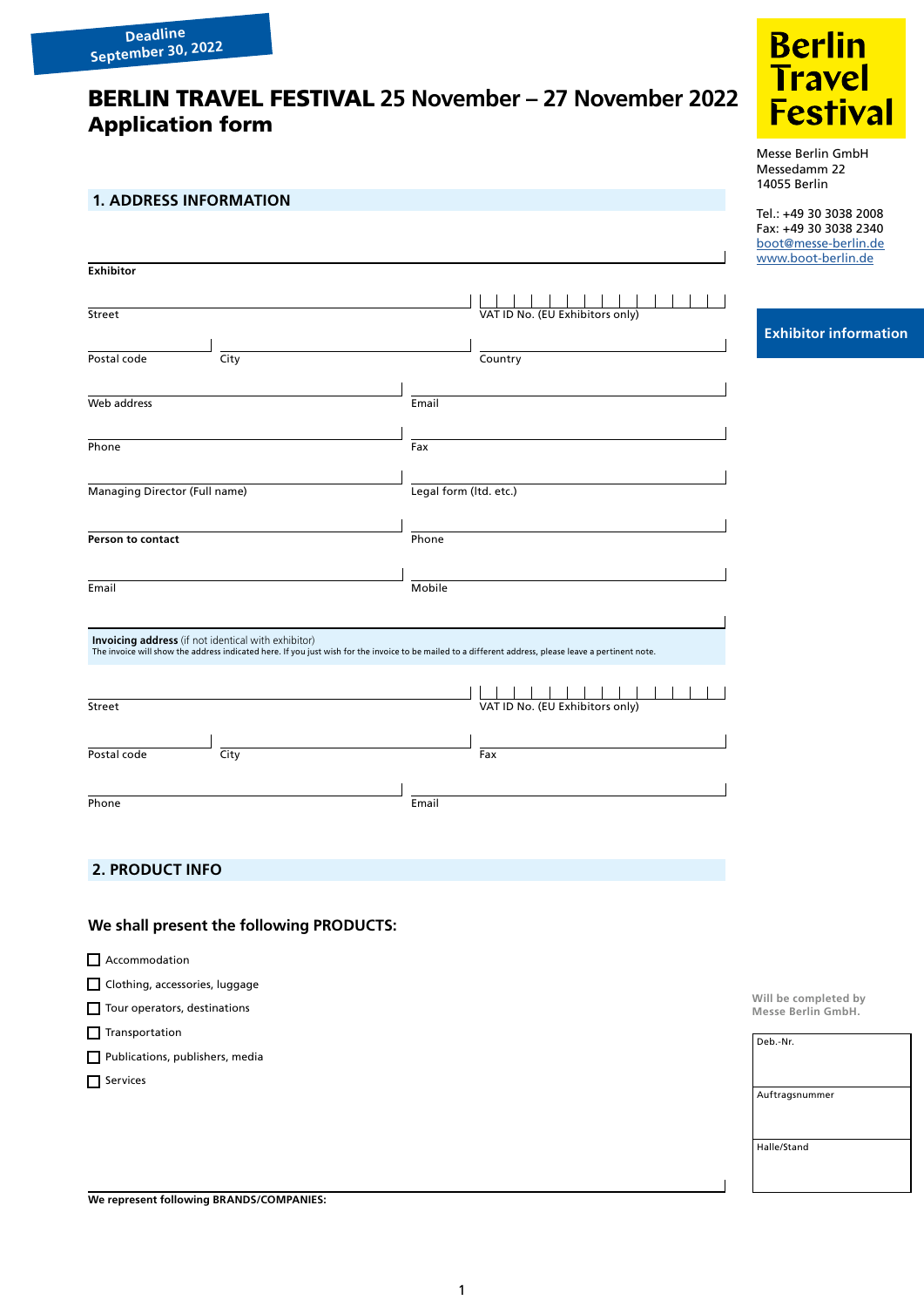# BERLIN TRAVEL FESTIVAL **25 November – 27 November 2022**



Messe Berlin GmbH Messedamm 22 14055 Berlin

Tel.: +49 30 3038 2008 Fax: +49 30 3038 2340 [boot@messe-berlin.de](mailto:boot%40messe-berlin.de?subject=) [www.boot-berlin.de](http://www.boot-berlin.de)

 **Stand information**

# **3. STAND INFORMATION**

# **EXHIBITING OPTIONS**

**Raw Space** 80€ /sqm (min. 6sqm); extension by 2sqm each **Stand packages** □ Standard Stand 960€ / 8 sqm Medium Stand 1920€ / 16 sqm Large Stand 2880€ / 32 sqm Stand construction modules incl. furniture (please see details in the "Price List Stands") **O** Nest Stand (Limited offer for start-ups only, allocation by application process) 400€ /4 sqm  $\frac{1}{x}$   $\frac{1}{x}$  $\frac{1}{2}$ Frontage  $\Box$  =  $\frac{0}{0}$ 

The stand prices listed are exclusively for pure stand space or assembled stand construction modules. Additional services such as power connection, carpet, WLAN, etc. are not included and must be ordered separately.

| <b>CO-EXHIBITOR</b> | Co-exhibitors are accepted from an area of 6 sqm, but must book their |
|---------------------|-----------------------------------------------------------------------|
|                     | own communication package at a charge.                                |

# **MANDATORY SURCHARGES**

|                                             | Communication Package: Each exhibitor and co-exhibitor is required to book a communication package.<br>Communication Package 180€<br>Special conditions Nest Exhibitor 100€   |
|---------------------------------------------|-------------------------------------------------------------------------------------------------------------------------------------------------------------------------------|
| <b>AUMA Fee:</b>                            | Association of German Trade Fair Industry (AUMA) fee: 0.60 € net / sqm                                                                                                        |
| <b>Compulsory Service</b><br><b>Charge:</b> | 1,90€/sqm<br>(Includes general hall supervision and aisle cleaning as well as a flat energy<br>fee for general electricity and water consumption, hall lighting and heating). |
| VAT:                                        | All prices indicated are subject to German value-added tax (VAT).                                                                                                             |

### **4. OTHER ARRANGEMENTS**

With this stand registration we accept the Conditions of Participation for BOOT & FUN BERLIN 2022, the General Terms and Conditions for Trade Fairs and Exhibitions of Messe Berlin GmbH and the Technical Guidelines Berlin ExpoCenter City as an integral part of the contract. Place of performance and jurisdiction: Berlin, Germany.

These can be viewed and downloaded from the download area of the event website at [https://www.boot-berlin.de/en/ExtraPages/Down](https://www.boot-berlin.de/en/ExtraPages/DownloadCenter/)[loadCenter/](https://www.boot-berlin.de/en/ExtraPages/DownloadCenter/) or can be requested from Messe Berlin at [boot@messe-berlin.de](mailto:boot%40messe-berlin.de?subject=).

2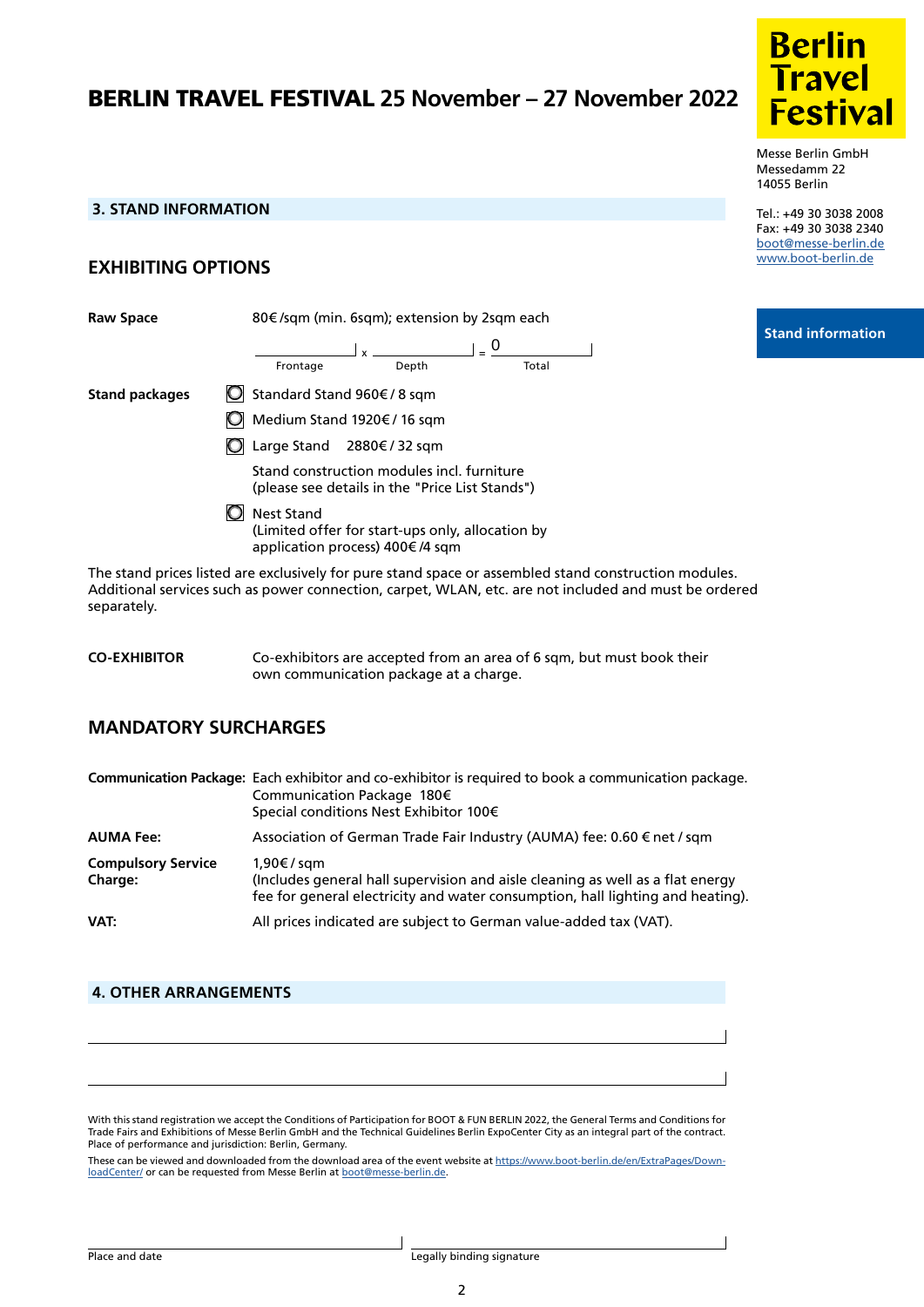# **Data Privacy Policy**

## **Consent to passing on personal data to partner companies**

Our partner companies will be pleased to support you with the exhibitor's trade fair presence. For data protection reasons, your consent is required for passing on the personal data to our partners. Your consent is voluntary and revocable at any time. **Please see also the information in the enclosed Information pursuant to the GDPR for exhibitors**.

**I consent to Messe Berlin GmbH, Messedamm 22, 14055 Berlin, Germany, e-mail: [central@messe-berlin.de](mailto:central%40messe-berlin.de?subject=) , sending my contact details, i.e. my name, telephone number, e-mail address, fax number and the exhibitor's address and other details I have registered in the stand registration, to third parties so that they can offer me additional services in their own name such as logistics, media, sponsoring, press and marketing as well as technical and stand construction services for the preparation and execution of the exhibitor's trade fair participation so as to optimise and support the exhibitor's trade fair presence. The currently known data recipients are Schenker Deutschland GmbH, UEBERKOPF GmbH, ttb GmbH, MB Capital Services GmbH. Due to changing or expanding service offerings, other service providers may be added to this list. I can revoke this consent at any time with effect for the future. An e-mail message to [boot@messe-berlin.de](mailto:boot%40messe-berlin.de?subject=) is sufficient.**

……………………………….............…… ……………………………….............……

Place and date **Stamp and legally binding signature** 



Messe Berlin GmbH Messedamm 22 14055 Berlin

Tel.: +49 30 3038 2008 Fax: +49 30 3038 2340 [boot@messe-berlin.de](mailto:boot%40messe-berlin.de?subject=) [www.boot-berlin.de](http://www.boot-berlin.de)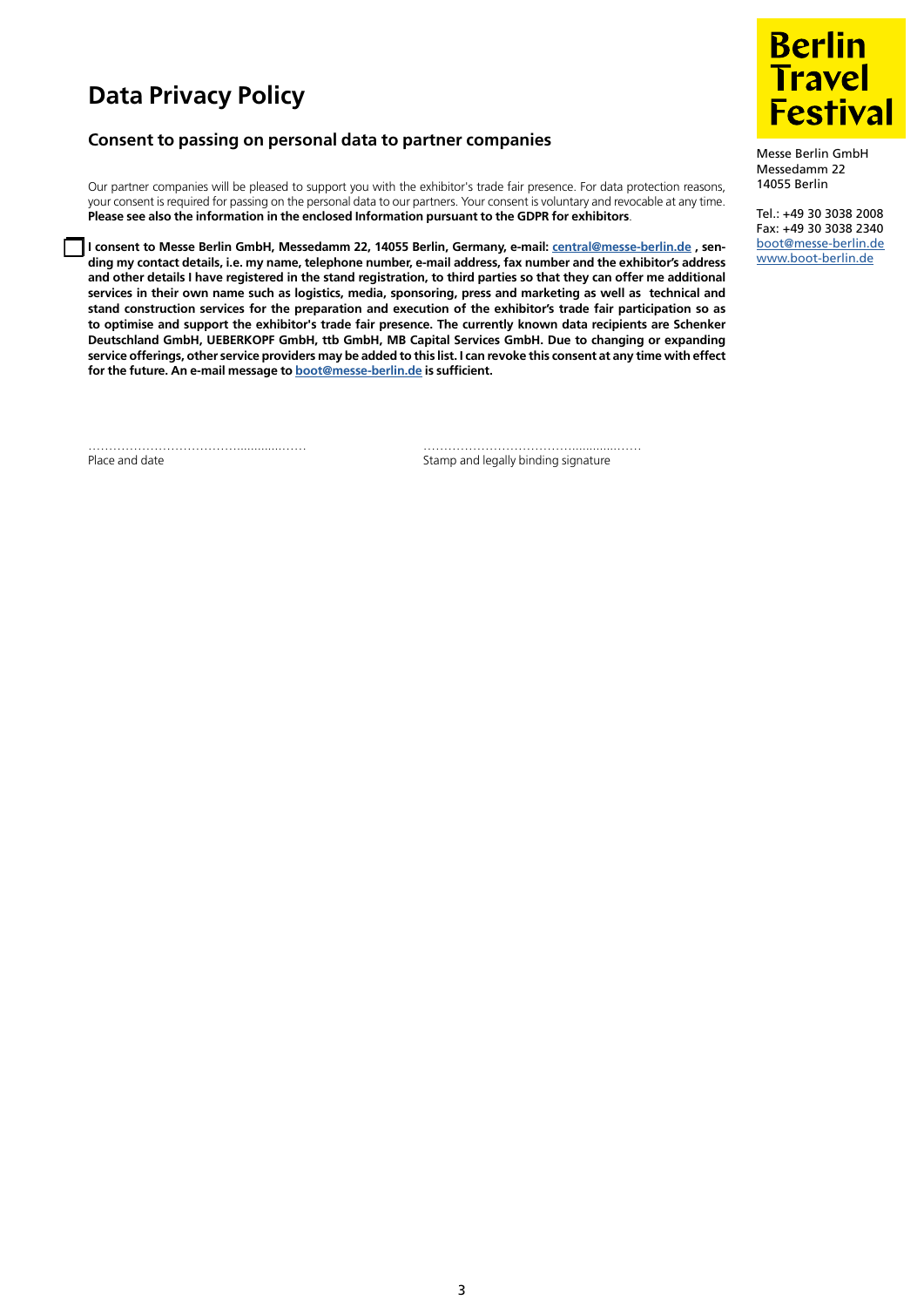# Co-exhibitor BERLIN TRAVEL FESTIVAL **25 November – 27 November 2022**

## **1. EXHIBITOR NAME**

#### **Name of main exhibitor**

We hereby request that the company named below be allowed to exhibit their products at our stand using their own staff. A compulsory fee of EUR 300.- plus VAT is charged for every Co-exhibitor.

## **2. ADDRESS INFORMATION**

| <b>Name of Co-exhibitor</b> |         |
|-----------------------------|---------|
| Street                      |         |
| Postal code<br>City         | Country |
| Web address                 | Email   |
| Phone                       | Fax     |
| Person to contact           | Phone   |
| Email                       | Mobile  |

### **PRODUCT INFORMATION CONSUMING INFORMATION**

### **We shall present the following PRODUCTS:**

- $\Box$  Accommodation
- Clothing, accessories, luggage
- Tour operators, destinations
- $\Box$  Transportation
- Publications, publishers, media
- $\Box$  Services

#### **We represent following BRANDS/COMPANIES:**

Please inform your co-exhibitors about the validity of the Conditions of Participation for BOOT & FUN BERLIN 2022, the General Terms and Conditions for Trade Fairs and Exhibitions of Messe Berlin GmbH and the Technical Guidelines Berlin ExpoCenter City and draw their attention to the fact that they can be viewed and downloaded from the event website [www.boot-berlin.de/en/ExtraPages/DownloadCenter/](http://www.boot-berlin.de/en/ExtraPages/DownloadCenter/ )

Please inform your co-exhibitors about the data protection information in accordance with the Basic Data Protection Ordinance (GDPR) for Exhibitors and draw their attention to the data protection declaration on our website at [www.messe-berlin.de](http://www.messe-berlin.de). If you are authorised, please give your declaration of consent on behalf of the co-exhibitors as follows:



Messe Berlin GmbH Messedamm 22 14055 Berlin

Tel.: +49 30 3038 2008 Fax: +49 30 3038 2340 [boot@messe-berlin.de](mailto:boot%40messe-berlin.de?subject=) [www.boot-berlin.de](http://www.boot-berlin.de)

# **Co-exhibitor**

**Will be completed by Messe Berlin GmbH.**

| Deb.-Nr.       |  |
|----------------|--|
| Auftragsnummer |  |
| Halle/Stand    |  |

4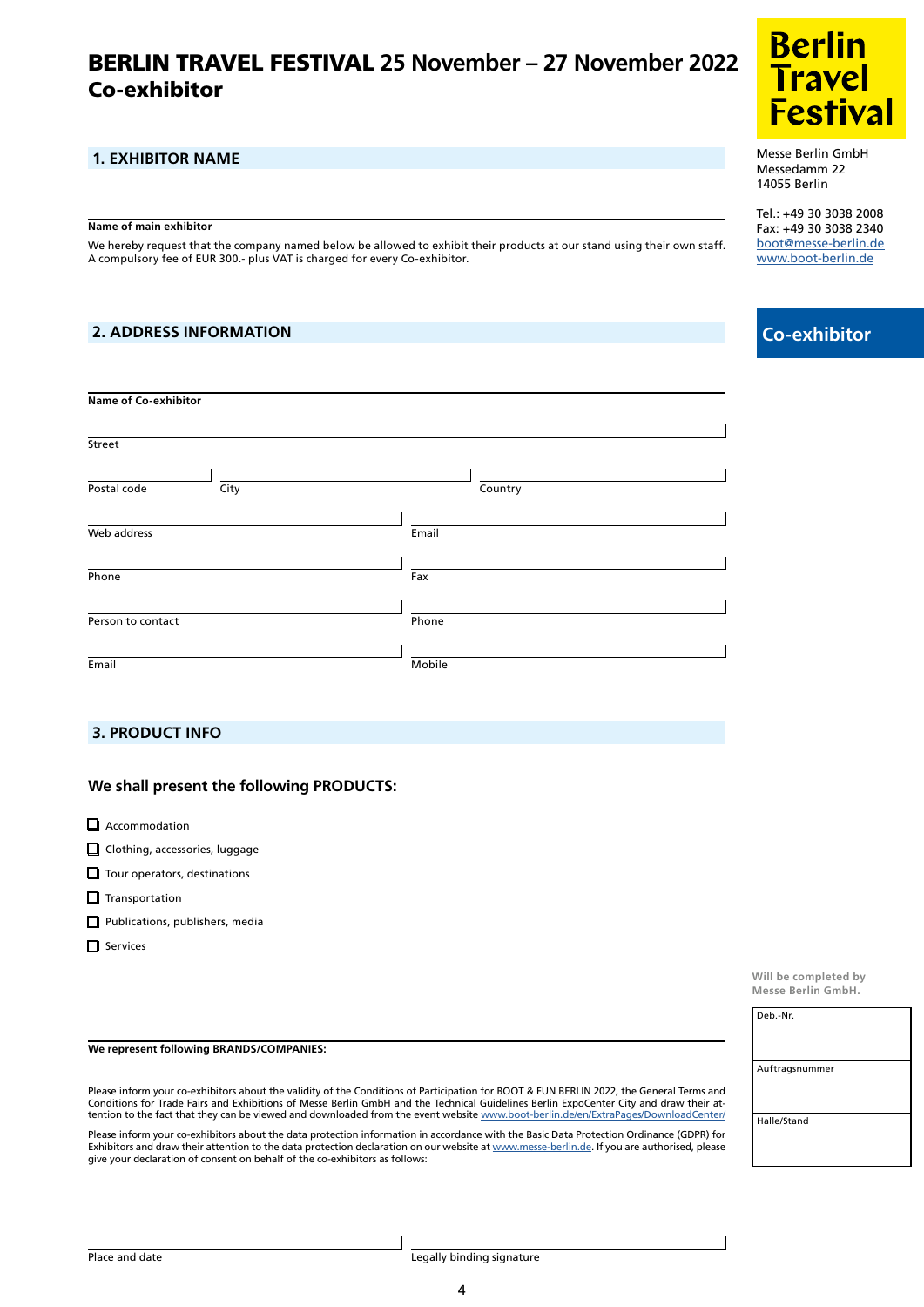# **Data Privacy Policy**

## **Consent to passing on personal data to partner companies**

Our partner companies will be pleased to support you with the exhibitor's trade fair presence. For data protection reasons, your consent is required for passing on the personal data to our partners. Your consent is voluntary and revocable at any time. **Please see also the information in the enclosed Information pursuant to the GDPR for exhibitors**.

**I consent to Messe Berlin GmbH, Messedamm 22, 14055 Berlin, Germany, e-mail: [central@messe-berlin.de](mailto:central%40messe-berlin.de?subject=) , sending my contact details, i.e. my name, telephone number, e-mail address, fax number and the exhibitor's address and other details I have registered in the stand registration, to third parties so that they can offer me additional services in their own name such as logistics, media, sponsoring, press and marketing as well as technical and stand construction services for the preparation and execution of the exhibitor's trade fair participation so as to optimise and support the exhibitor's trade fair presence. The currently known data recipients are Schenker Deutschland GmbH, UEBERKOPF GmbH, ttb GmbH, MB Capital Services GmbH. Due to changing or expanding service offerings, other service providers may be added to this list. I can revoke this consent at any time with effect for the future. An e-mail message to [boot@messe-berlin.de](mailto:boot%40messe-berlin.de?subject=) is sufficient.**

……………………………….............…… ……………………………….............……

Place and date **Stamp and legally binding signature** 



Messe Berlin GmbH Messedamm 22 14055 Berlin

Tel.: +49 30 3038 2008 Fax: +49 30 3038 2340 [boot@messe-berlin.de](mailto:boot%40messe-berlin.de?subject=) [www.boot-berlin.de](http://www.boot-berlin.de)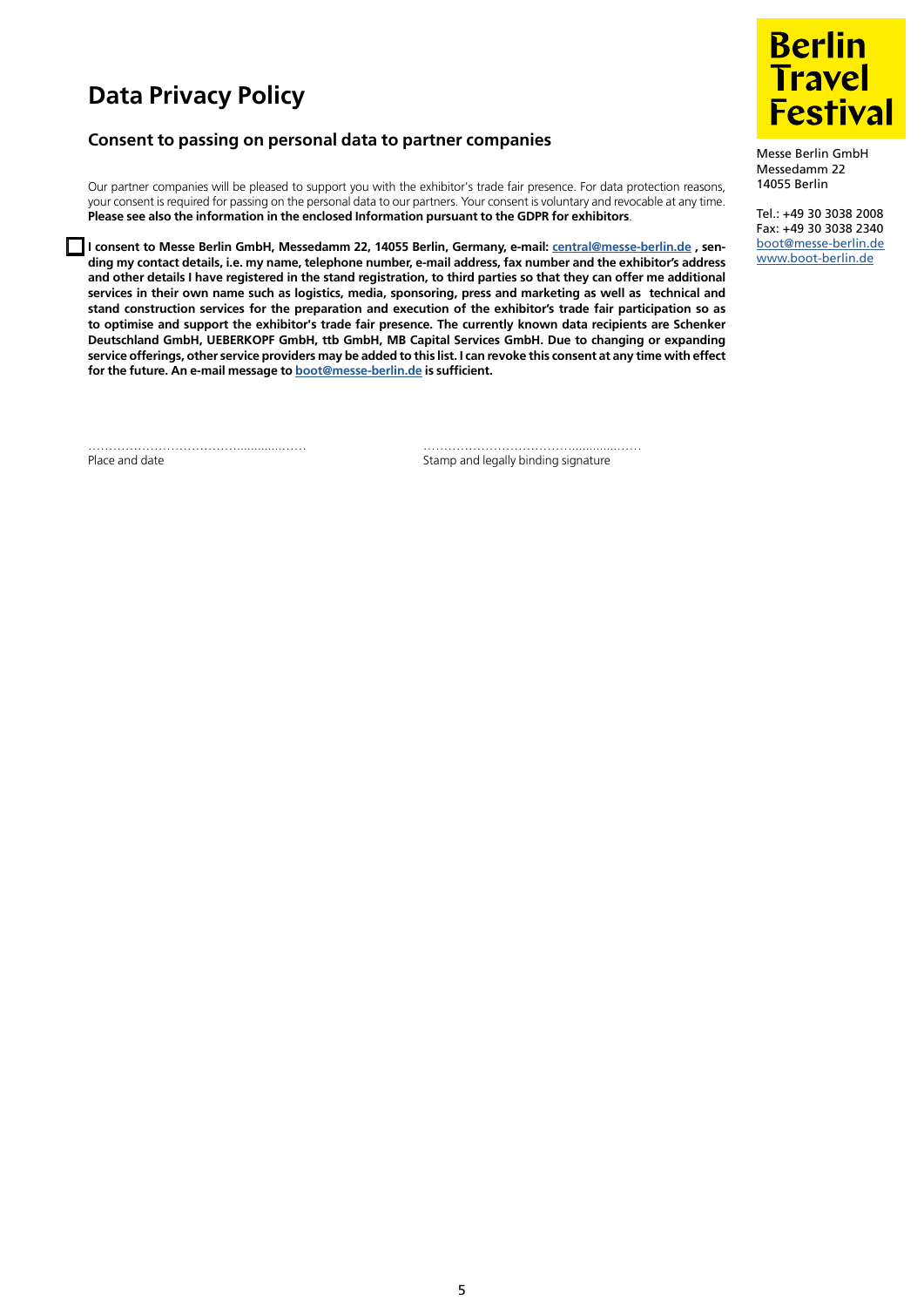# **Information pursuant to the EU General Data Protection Regulation (GDPR) for exhibitors**

Messe Berlin GmbH (hereinafter "Messe Berlin") attaches great importance to data protection. This information notice informs about the processing of the personal data in connection with the exhibitor stand registration and supplements the General Data [Protection Policy](https://www.messe-berlin.de/en/extra-pages/data-protection/) on the Messe Berlin website. For special cases of data processing there may be separate data protection notices.

### **1. Controller and data protection officer**

Controller within the meaning of the General Data Protection Regulation (GDPR): Messe Berlin GmbH, Messedamm 22, 14055 Berlin, Germany, e-mail: [central@messe-berlin.de](mailto:central%40messe-berlin.de?subject=) resp. [boot@messe-berlin.de](mailto:boot%40messe-berlin.d?subject=). Data protection officer: group data protection officer (address: as before; e-mail: [datenschutz@messe-berlin.de\)](mailto:datenschutz%40messe-berlin.de?subject=).

### **2. Categories of personal data**

The following categories of data are collected during the stand registration: name, address and type of business of the exhibitor represented by you ("the exhibitor"), your name as contact person for the exhibitor as well as the products and services requested by you or contractual arrangements as well as your contact details and those of the press contact (mobile number, fax number, e-mail address), other exhibitor details such as its legal representative, company logo, VAT number and billing data, including in VAT form. Similar information is requested about the co-exhibitor, if any, in the Co-Exhibitor form.

In addition, you can independently enter information for publication in the print catalogue or online directory and in the app of the respective trade fair.

If you carry out the registration for another person (third party) or enter their data, please ensure that you are authorised to provide the data and that the third party has been sufficiently informed by you about the processing of their data as described in this data protection notice.

### **3. Purposes and legal basis of processing**

### **3.1. Performance of the contract**

The personal data are processed for the purpose of establishing and performing the contract of the (co-)exhibitor with Messe Berlin (legal basis: Art. 6 (1) (b) GDPR) or on the basis of the legitimate interest to communicate with the (co-)exhibitor and to optimize the (co-)exhibitor's fair trade presence, including in the print catalogue or online directory and the app of the respective fair (legal basis: Art. 6 (1) (f) GDPR).

In addition to the standard services, you can order additional or special services for the print catalogue, the online catalogue, or the app. Messe Berlin processes the information in the VAT form for the purpose of compliance with legal obligations under applicable tax and trade laws and regulations (legal basis: Art. 6 (1) (c) GDPR).

### **3.2. Assistance for exhibitors established outside Germany**

Insofar as a company is established outside Germany, Messe Berlin will transmit the data for the purpose of providing advice to the competent foreign representative in the respective country. This representative will be available as a local contact, in particular for providing information in connection with the event, including subsequent events (see in section 3.3 below), and support at the event. For the competent foreign representative, please see here: [https://www.messe-berlin.de/en/company/messe-berlin](https://www.messe-berlin.de/en/company/messe-berlin-worldwide/)[worldwide/.](https://www.messe-berlin.de/en/company/messe-berlin-worldwide/) The data will be transmitted on the basis of the legitimate interest of Messe Berlin in ensuring the best possible support for our trade visitors or participants, taking into account local particularities (legal basis: Art. 6 (1) (f) GDPR).

#### **3.3. Making contact by e-mail or post for information and advertising purposes by Messe Berlin group companies**

Furthermore, Messe Berlin process the personal data for the purpose of contacting you in order to provide the (co-)exhibitor with. This includes the periodic or event-related electronic dispatch of information about Messe Berlin and its subsidiaries, trade fair/ event-related information about Messe Berlin's own and guest events, including exhibitors, sponsors, association and other cooperation partners of the respective event as well as their products and services, and information about opening, accompanying and subsequent events. Subsequent events also include other trade fairs and events organized or held by Messe Berlin GmbH or other Messe Berlin group companies [\(https://www.messe-berlin.de/en/company/messe-berlin-gmbh/subsidiaries-shareholdings/\)](https://www.messe-berlin.de/en/company/messe-berlin-gmbh/subsidiaries-shareholdings/) in Germany and abroad. In addition, Messe Berlin process the personal data in order to provide offers for trade fair-related services such as stand construction, catering, facility services and hostess services. For these purposes, Messe Berlin also transmit the personal data to other companies of the Messe Berlin group of companies. Messe Berlin also process the personal data for purposes of market research and online surveys. The processing is carried out on the basis of the legitimate interest of Messe Berlin in providing the (co-)exhibitors with optimal support before, during and after the trade fair or event and in advertising identical and similar products or services from the trade fair portfolio of the Messe Berlin group of companies (legal basis: Art. 6 (1) (f) GDPR).

### **3.4. Transmission of personal data for marketing purposes to partner companies**

If you have given your separate consent, Messe Berlin will transmit the personal data to the partner companies listed in the declaration of consent which may contact you by e-mail or post in order to offer you additional services in connection with the trade fair participation. Some special services are only offered by partner companies. The legal basis for the processing is your consent (Art. 6 (1) (a) GDPR).

### **4. Categories of recipients of the data**

Upon request, Messe Berlin share your contact information with co-exhibitors and neighbouring exhibitors for purposes of coordination regarding the respective stand constructions and trade fair presence. As described in sections 3 above, Messe Berlin will transmit the personal data to foreign representatives or other companies of the Messe Berlin group of companies as well as partner companies for the purposes and under the conditions stated therein.



Messe Berlin GmbH Messedamm 22 14055 Berlin

Tel.: +49 30 3038 2008 Fax: +49 30 3038 2340 [boot@messe-berlin.de](mailto:boot%40messe-berlin.de?subject=) [www.boot-berlin.de](http://www.boot-berlin.de)